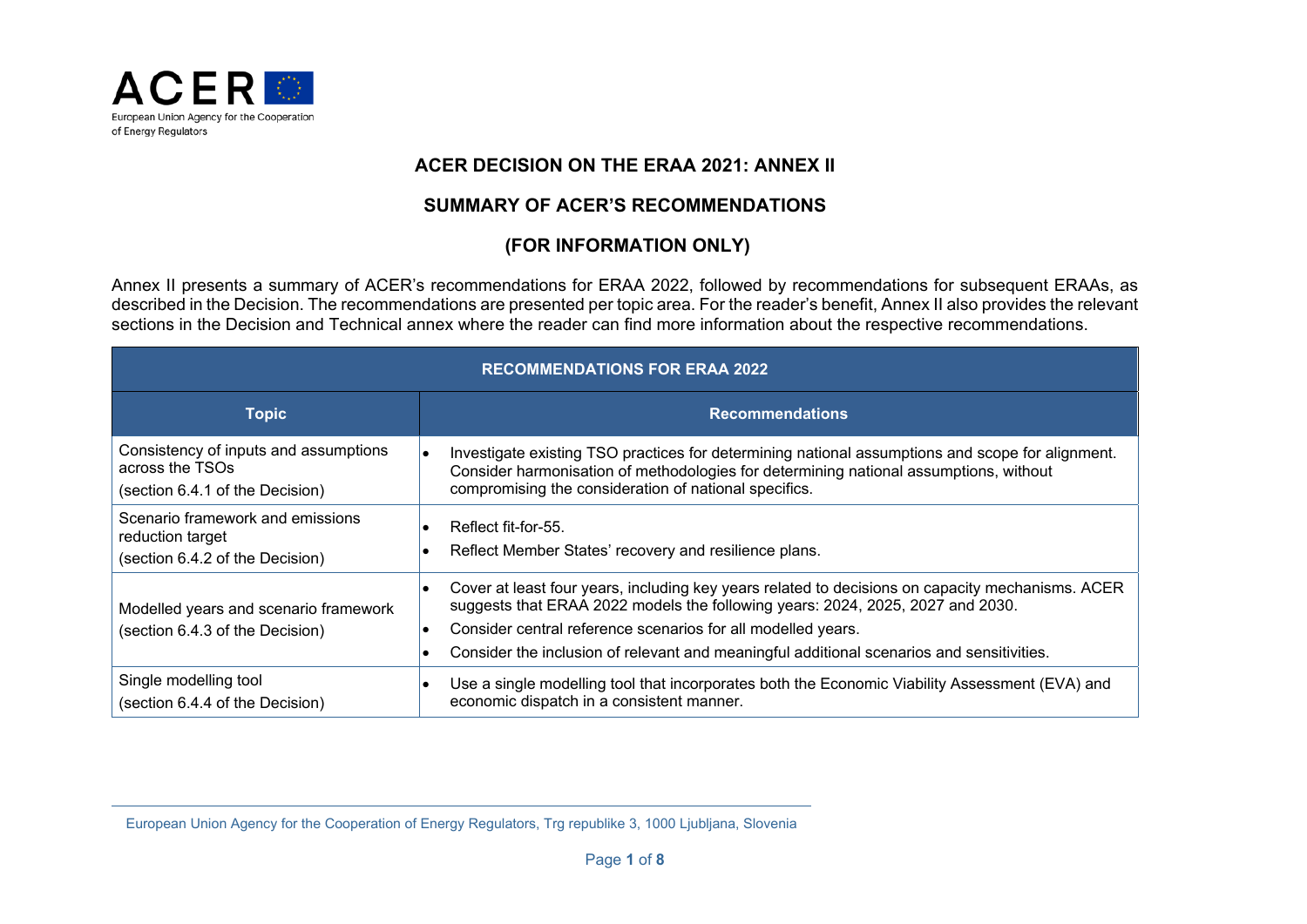

| <b>RECOMMENDATIONS FOR ERAA 2022</b>                                                                                   |                                                                                                                                                                                                                                                                                                                                                                                                                                                                                                                                                                                                                                                                                                                                                                                                                                                                                                                                                                                                                                                                                                                                                                                                                                                                                              |
|------------------------------------------------------------------------------------------------------------------------|----------------------------------------------------------------------------------------------------------------------------------------------------------------------------------------------------------------------------------------------------------------------------------------------------------------------------------------------------------------------------------------------------------------------------------------------------------------------------------------------------------------------------------------------------------------------------------------------------------------------------------------------------------------------------------------------------------------------------------------------------------------------------------------------------------------------------------------------------------------------------------------------------------------------------------------------------------------------------------------------------------------------------------------------------------------------------------------------------------------------------------------------------------------------------------------------------------------------------------------------------------------------------------------------|
| <b>Topic</b>                                                                                                           | <b>Recommendations</b>                                                                                                                                                                                                                                                                                                                                                                                                                                                                                                                                                                                                                                                                                                                                                                                                                                                                                                                                                                                                                                                                                                                                                                                                                                                                       |
| Cross-zonal capacity calculation<br>(section 6.4.5 of the Decision, section 2.4.5<br>and chapter 5 of Technical annex) | Interconnection and network development:<br>Detail the state of the network for the modelled years, including information about the<br>commissioning and decommissioning of network elements that significantly affect cross-zonal<br>capacity.<br>Highlight the main differences between the grid models used for the latest TYNDP and ERAA.<br>Flow-based capacity calculation:<br>Rely on a single approach (instead of two <sup>1</sup> ).<br>Use a single modelling tool for both the EVA and economic dispatch.<br>Introduce seasonal Fmax values for all relevant CNECs.<br>Explain the choice of explanatory variables used to affect flow-based domains to specific hours of<br>Monte Carlo years (currently, wind in Germany and demand in France).<br>Describe the impact of the adequacy patch on the EVA and economic dispatch, and reflect this<br>patch in all central reference scenarios.<br>NTC and flow-based capacity calculation:<br>Align the main assumptions underlying the modelling of the minimum 70% target with ACER's<br>$\bullet$<br>Recommendation 01/2019, and provide sufficient data to enable oversight of the modelling.<br>Justify the use of allocation constraints (need for constraint, and process to obtain the numerical<br>$\bullet$<br>value). |

<sup>&</sup>lt;sup>1</sup> RTE and BE NRAA.

European Union Agency for the Cooperation of Energy Regulators, Trg republike 3, 1000 Ljubljana, Slovenia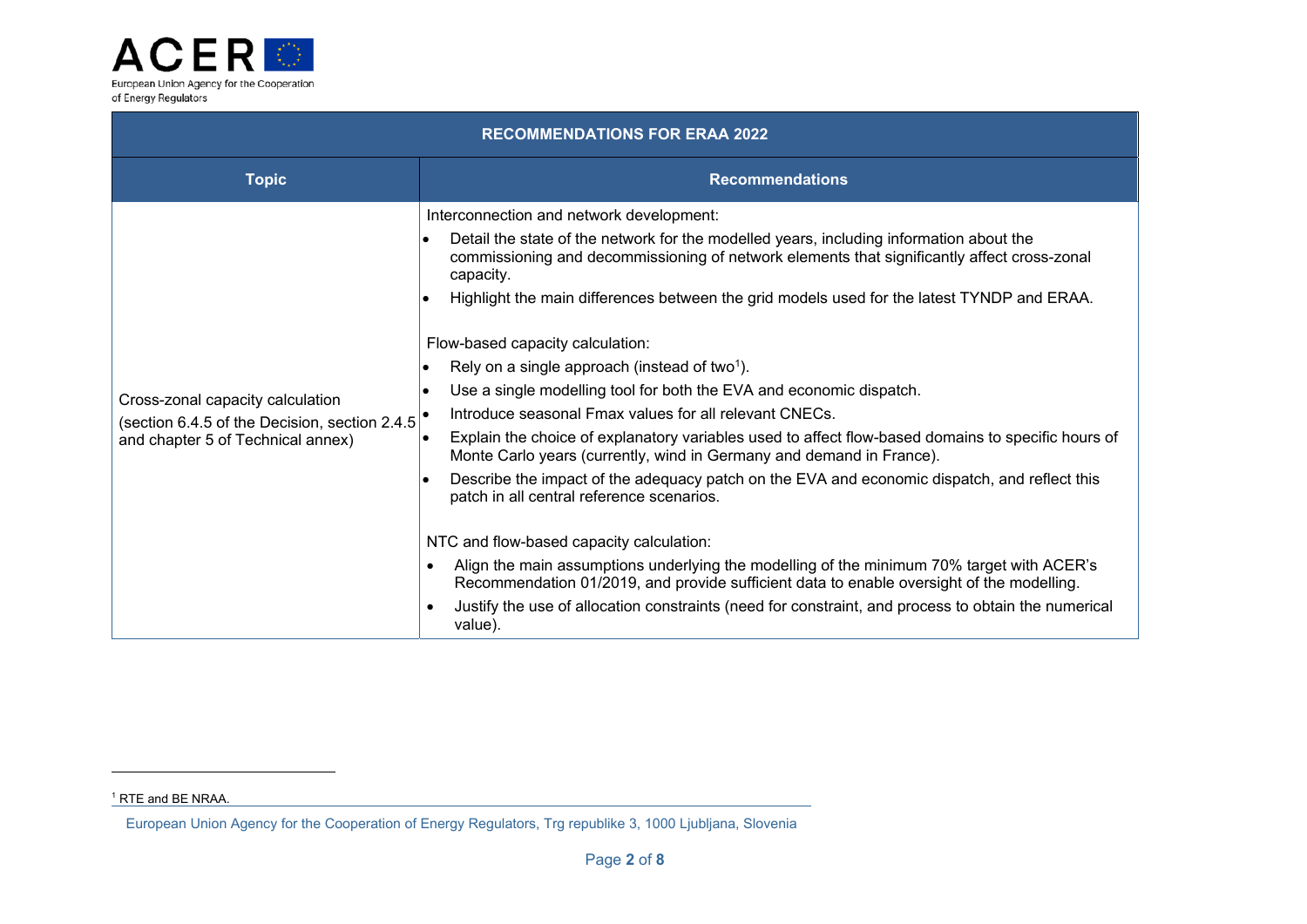

| <b>RECOMMENDATIONS FOR ERAA 2022</b>                                                                 |                                                                                                                                                                                                                                                                                                                                                                                                                                                                                                                                                                                                                                                                                                                                                                                                                                                                                                                                                                                                                                                                                                         |  |
|------------------------------------------------------------------------------------------------------|---------------------------------------------------------------------------------------------------------------------------------------------------------------------------------------------------------------------------------------------------------------------------------------------------------------------------------------------------------------------------------------------------------------------------------------------------------------------------------------------------------------------------------------------------------------------------------------------------------------------------------------------------------------------------------------------------------------------------------------------------------------------------------------------------------------------------------------------------------------------------------------------------------------------------------------------------------------------------------------------------------------------------------------------------------------------------------------------------------|--|
| <b>Topic</b>                                                                                         | <b>Recommendations</b>                                                                                                                                                                                                                                                                                                                                                                                                                                                                                                                                                                                                                                                                                                                                                                                                                                                                                                                                                                                                                                                                                  |  |
| Economic viability assessment<br>(section 6.4.6 of the Decision and chapter<br>3 of Technical annex) | Expand the EVA to cover the full number of modelled years.<br>Differentiate appropriately the economic parameters (i.e. costs, hurdle rates) per Member State,<br>where applicable. Ensure consistency between costs assumptions in ERAA and assumptions used<br>by Member States for CONE/CORP calculations, where applicable.<br>Add storage as potential candidate for market entry (and preferably renewables too), on top of any<br>policy driven market developments<br>If ERAA 2022 uses the same general approach as ERAA2021, increase the number of Monte Carlo<br>years for EVA and improve the clustering method to ensure consistency between the EVA and<br>economic dispatch results. Evaluate ex-post the profitability of the resource mix (considering also<br>non-electricity market related revenues) and re-adjust the choice of Monte Carlo years, if<br>necessary.<br>Consider reviewing the simplified EVA approach taken in ERAA 2021 evaluating the advantages<br>and disadvantages against alternative EVA methods and communicate the findings to ACER and<br>stakeholders. |  |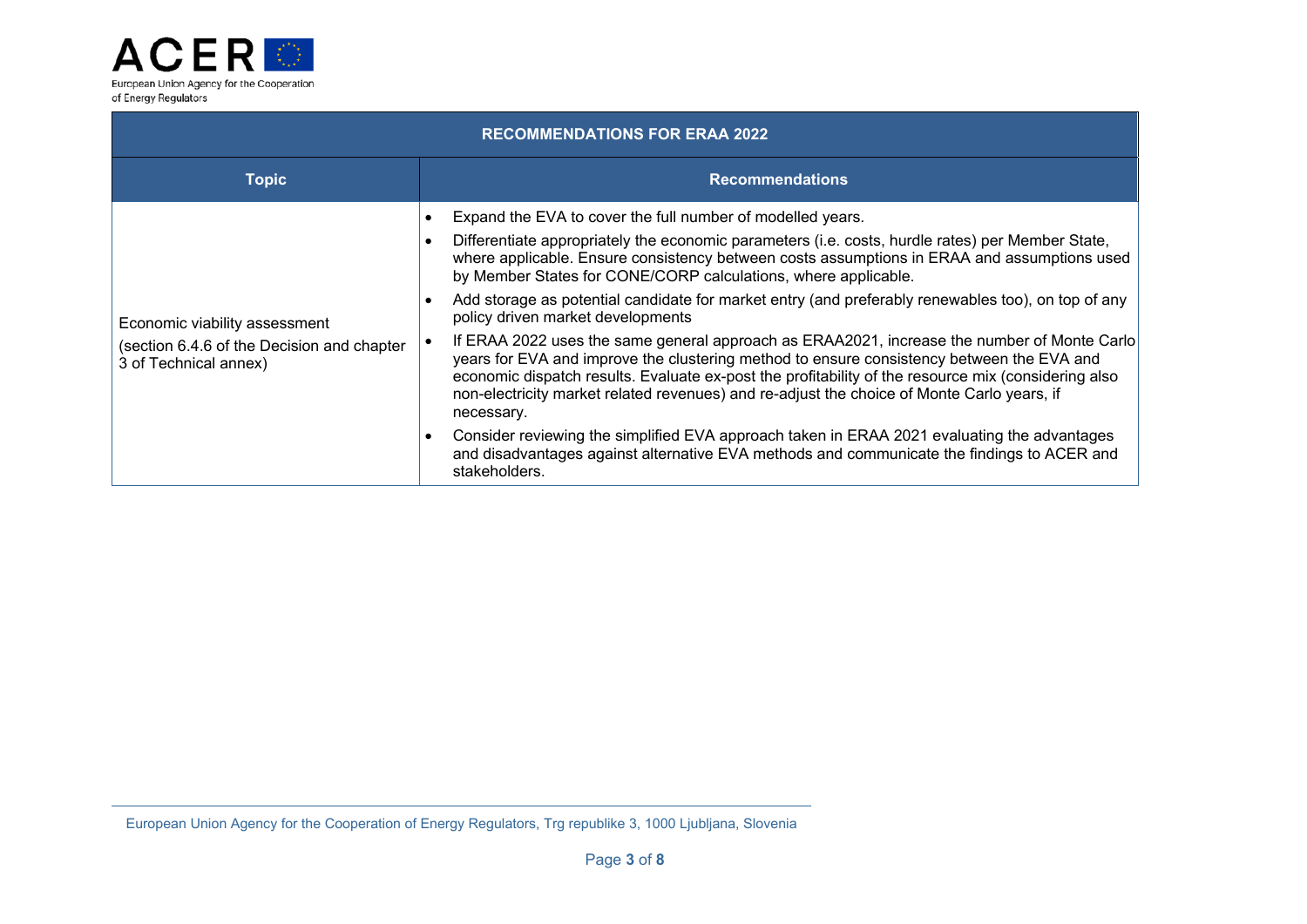

| <b>RECOMMENDATIONS FOR ERAA 2022</b>                                                            |                                                                                                                                                                                                                                                                                                                                                                                                                                                                                                                                                                                                                                                                                                                                                                                                                                                                                                                                                                                                                                                                                                                           |
|-------------------------------------------------------------------------------------------------|---------------------------------------------------------------------------------------------------------------------------------------------------------------------------------------------------------------------------------------------------------------------------------------------------------------------------------------------------------------------------------------------------------------------------------------------------------------------------------------------------------------------------------------------------------------------------------------------------------------------------------------------------------------------------------------------------------------------------------------------------------------------------------------------------------------------------------------------------------------------------------------------------------------------------------------------------------------------------------------------------------------------------------------------------------------------------------------------------------------------------|
| <b>Topic</b>                                                                                    | <b>Recommendations</b>                                                                                                                                                                                                                                                                                                                                                                                                                                                                                                                                                                                                                                                                                                                                                                                                                                                                                                                                                                                                                                                                                                    |
| Demand-side response<br>(section 6.4.7 of the Decision and section<br>2.4.2 of Technical annex) | General:<br>Provide a comprehensive description of the methodological approach and assumptions for the<br>modelling of DSR.<br>Explicit demand-side response:<br>Rely on a comprehensive methodology for assessing DSR potential and cost parameters in every<br>Member State. As a minimum, rely on the best available information to model DSR, including<br>detailed national studies on DSR.<br>Ensure consistency with the studies conducted by Member States to set their reliability standard (in<br>particular regarding CONE and VOLL).<br>Fully reflect any existing capacity mechanism-related contracts for DSR.<br>Implicit demand-side response:<br>Consider implicit DSR, including the potential to rely on the same methodological approach as the<br>bidding zone review.<br>Capture the inherent flexibility of electric vehicles and heat pumps to the maximum extent in the<br>central reference scenarios. Consider modelling sensitivities with different assumptions about the<br>charging of electric vehicles and use of heat pumps to better understand their effects on resource<br>adequacy. |
| Out-of-market capacity resources<br>(section 6.4.8 of the Decision)                             | Consider out-of-market capacities, including any capacity mechanism related resources held<br>outside the market, measures explicitly defined in national legislation and any other resources that<br>would likely be activated before consumer disconnections.                                                                                                                                                                                                                                                                                                                                                                                                                                                                                                                                                                                                                                                                                                                                                                                                                                                           |
| National implementation plans<br>(section 6.4.9 of the Decision)                                | Provide concrete and quantitative information about how the measures set out in the national<br>$\bullet$<br>implementation plans affect the assumptions or modelling, or both.<br>Include a sensitivity considering the implementation of shortage pricing function for balancing<br>$\bullet$<br>energy where it is already planned, but the details of the function have not yet been determined.                                                                                                                                                                                                                                                                                                                                                                                                                                                                                                                                                                                                                                                                                                                      |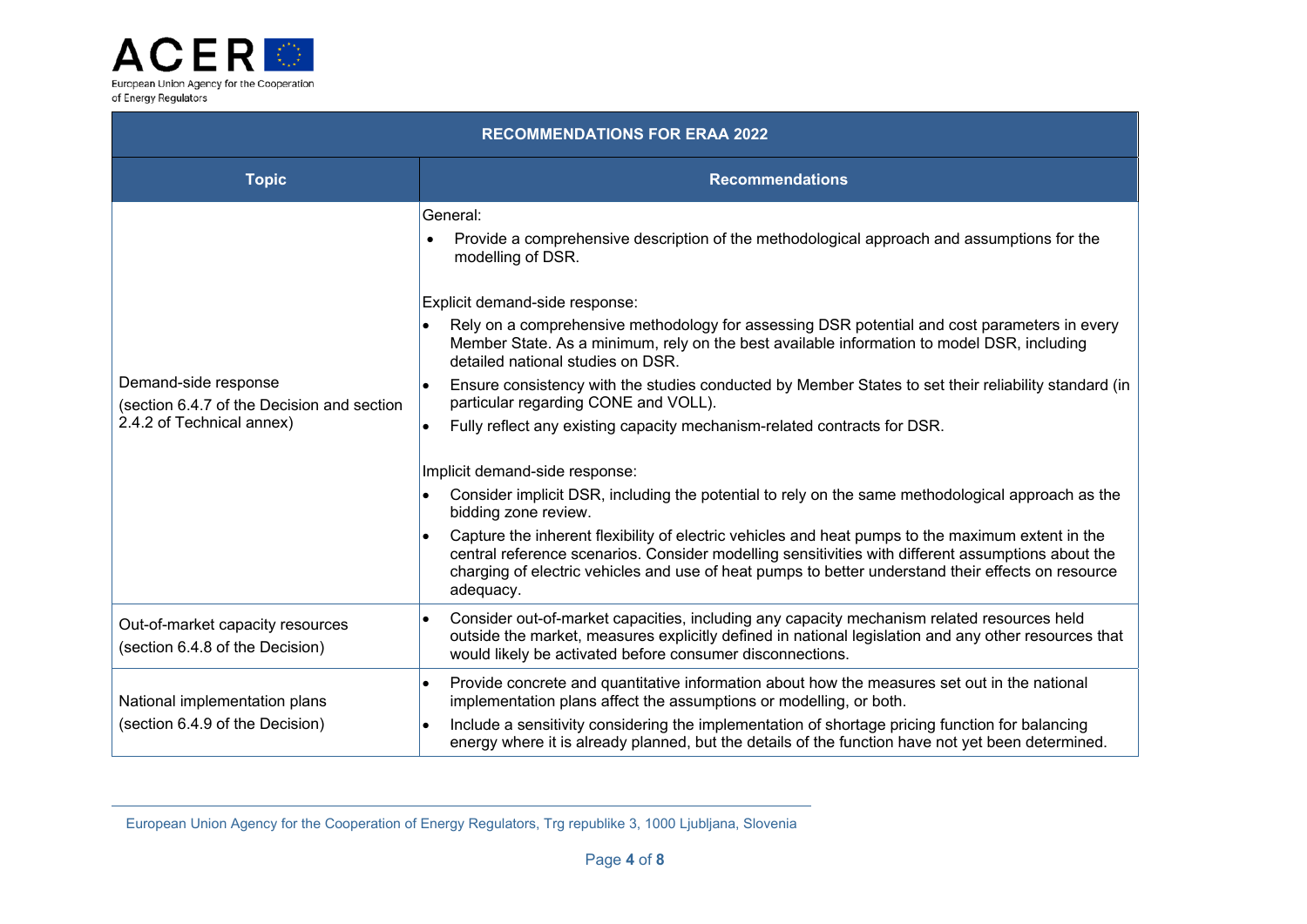

| <b>RECOMMENDATIONS FOR ERAA 2022</b>                                |                                                                                                                                                                                                               |
|---------------------------------------------------------------------|---------------------------------------------------------------------------------------------------------------------------------------------------------------------------------------------------------------|
| <b>Topic</b>                                                        | <b>Recommendations</b>                                                                                                                                                                                        |
|                                                                     | Enhance stakeholder engagement and establish a formal process to engage and consult with<br>relevant stakeholders and publicly inform them about upcoming ERAAs.                                              |
| Stakeholder engagement<br>(section 6.4.10 of the Decision)          | Consult on the scenarios and assumptions for ERAA 2022 in a timely manner and ensure that<br>stakeholders' feedback can be considered before finalising them.                                                 |
|                                                                     | Engage closely with stakeholders regarding the ERAA 2022 methodology for EVA and DSR, as a<br>minimum.                                                                                                        |
| Transparency (general)<br>(section 6.4.11 of the Decision)          | Provide a comprehensive description of the ERAA 2022 methodology, including explanations of the<br>methodological choices made, and level of alignment with the ERAA methodology.                             |
|                                                                     | Offer complete information about the sources and analyses used to derive the assessment's<br>assumptions and comprehensive and detailed explanation and interpretation of the results.                        |
| Non-explicitly modelled zones<br>(Section 2.1.2 of Technical annex) | Publish the assumptions about energy exchanges between non-explicitly and explicitly modelled<br>$\bullet$<br>zones and explain how these are assessed.                                                       |
| Demand                                                              | Enhance the description of demand in future assessments and demonstrate how the assessment<br>complies with the NECPs and the targets related to energy efficiency measures.                                  |
| (Section 2.4.1 of Technical annex)                                  | Consider the most recent demand data, from 2016 up to 2019, to determine the relationship<br>between demand and climate variables (the "Trapunta" model).                                                     |
|                                                                     | Explain how assumptions on installed capacity relate to policy decisions (e.g. phase-outs of<br>capacities), other developments (e.g. commercial decisions) or TSOs' own assumptions.                         |
|                                                                     | Detail the methodological approach and assumptions related to modelling variable renewables.                                                                                                                  |
| Generation                                                          | Explain the underlying reasons for the assumptions on must-run units.                                                                                                                                         |
| (Section 2.4.3 of Technical annex)                                  | Publish complete information about the methodologies used to determine the assumptions for<br>planned and unplanned outages, especially the planned and unplanned outage rates for different<br>technologies. |
|                                                                     | Publish information about ENTSO-E's plan to extend the ex-ante optimisation modelling for<br>scheduled maintenance, including the scope and timeline of this work.                                            |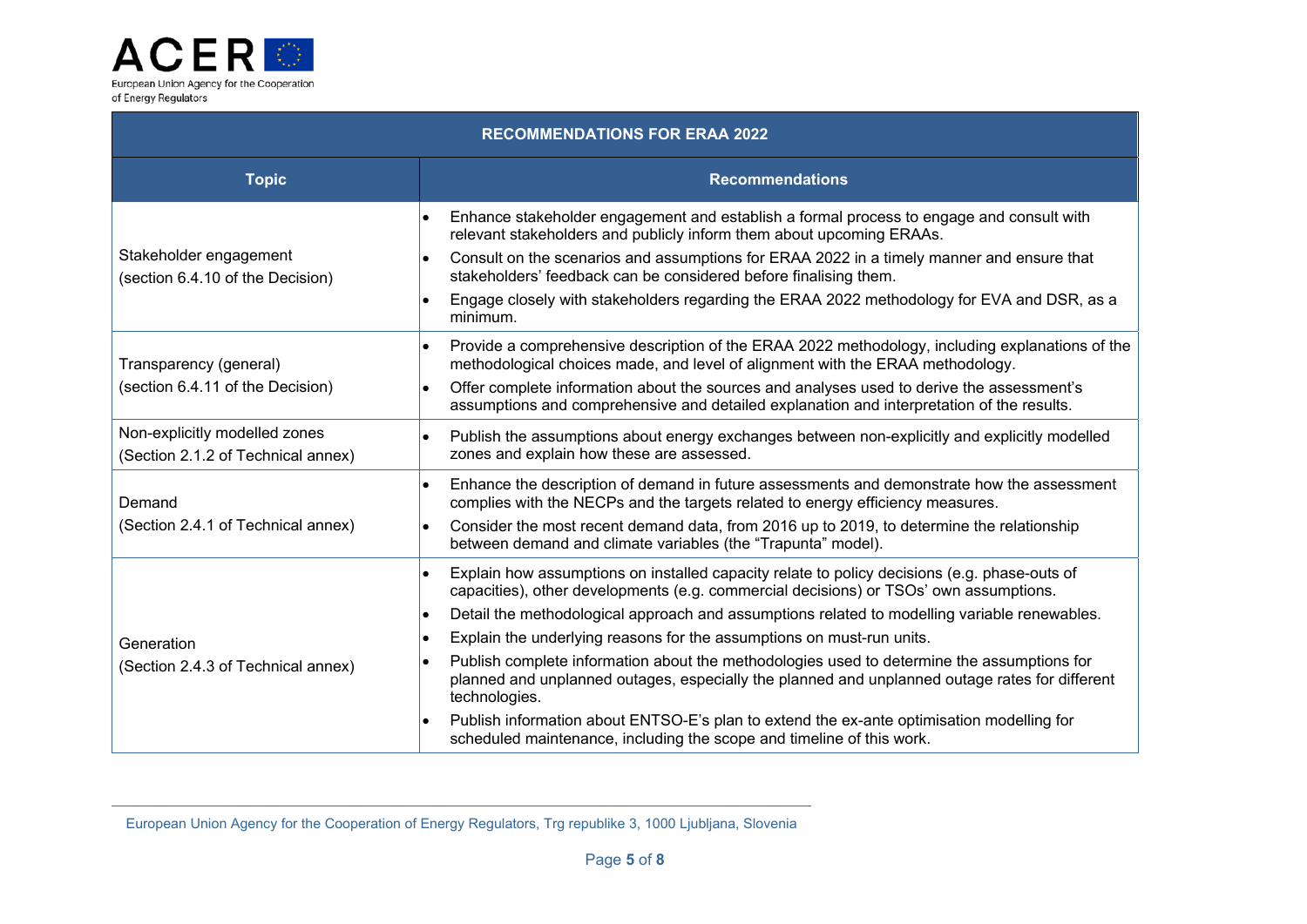

| <b>RECOMMENDATIONS FOR ERAA 2022</b>                                                                |                                                                                                                                                                                                         |  |
|-----------------------------------------------------------------------------------------------------|---------------------------------------------------------------------------------------------------------------------------------------------------------------------------------------------------------|--|
| <b>Topic</b>                                                                                        | <b>Recommendations</b>                                                                                                                                                                                  |  |
| Storage                                                                                             | Describe the ex-ante optimisation methodological approach of hydro storage in more detail, how it<br>reflects operational practices and considers environmental constraints.                            |  |
| (Section 2.4.4 of Technical annex)                                                                  | Publish additional information for battery storage, including the basis for the assumptions on<br>installed capacity and assumed operation for behind-the-meter storage.                                |  |
| <b>Balancing reserves</b><br>(Section 2.4.5 of Technical annex)                                     | Explain the methodology used to determine reserve requirements and the main drivers for any<br>changes compared to present.                                                                             |  |
| Climate change and climate dependent<br>variables<br>(Section 2.4.6 of Technical annex)             | Engage with relevant stakeholders (e.g. climate scientists beyond C3S) considering the pending<br>update of the Pan-European Climate Database.                                                          |  |
| Price formation (maximum and minimum<br>clearing prices)                                            | Investigate the modelling of a dynamic maximum clearing price that follows the relevant ACER<br>decisions.                                                                                              |  |
| (Section 4.1.1 of Technical annex)                                                                  | Publish information about the level of variable renewables curtailment.                                                                                                                                 |  |
| Price formation and balancing reserves<br>(Section 4.1.2 of Technical annex)                        | Treat balancing reserves outside the economic dispatch and not as added load, or equivalently<br>allocate the reserve requirement to specific capacities.                                               |  |
| Economic dispatch and technical<br>constraints for generation<br>(Section 4.1.3 of Technical annex) | Investigate incorporating all technical constraints related to the operation of power plants in the<br>economic dispatch that would not necessitate altering the current, linear optimisation approach. |  |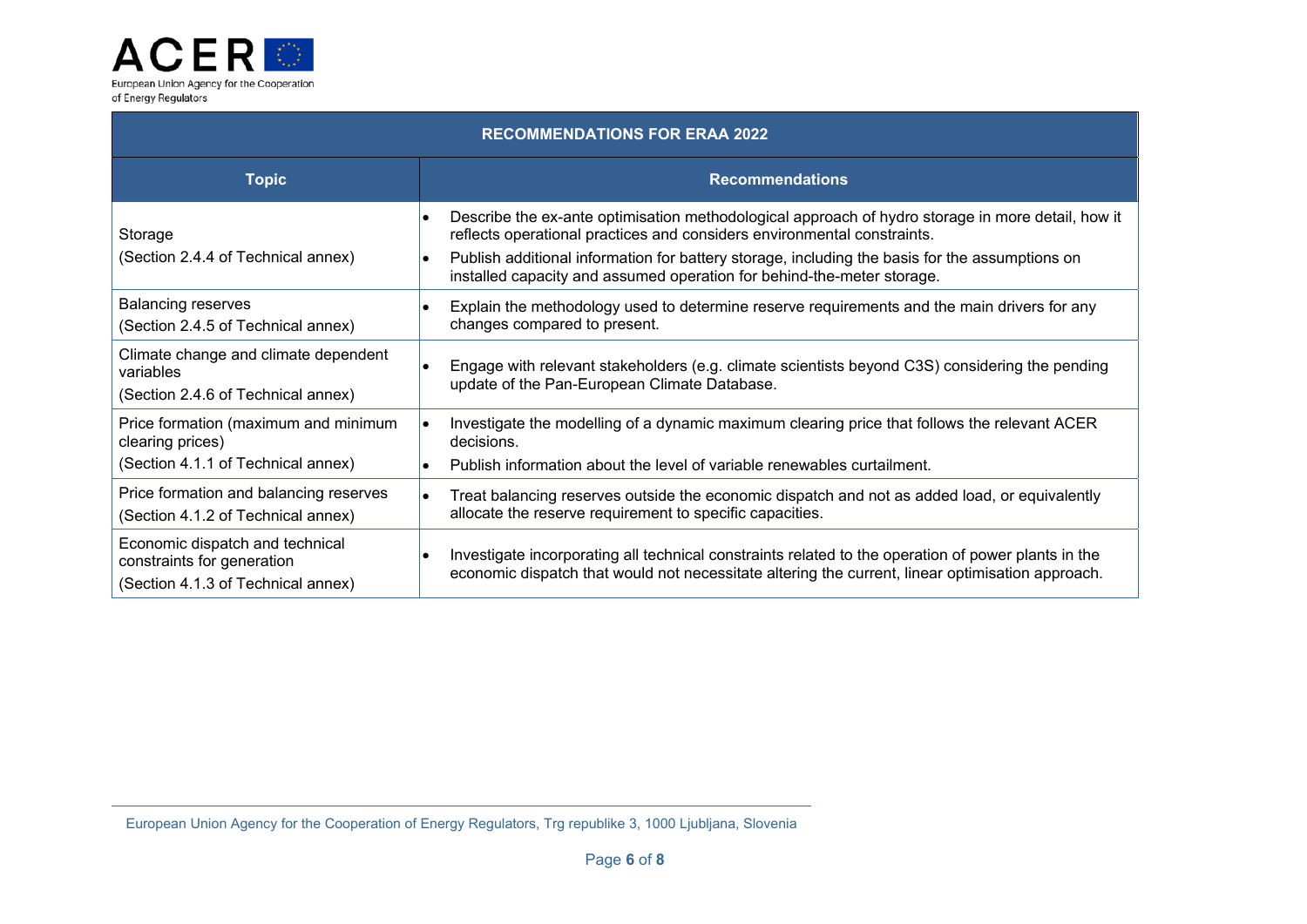

| RECOMMENDATIONS FOR SUBSEQUENT ERAAs (beyond ERAA 2022)                                             |                                                                                                                                                                                                                                                                                                                                                                                                                                                                                                                                                                                                              |
|-----------------------------------------------------------------------------------------------------|--------------------------------------------------------------------------------------------------------------------------------------------------------------------------------------------------------------------------------------------------------------------------------------------------------------------------------------------------------------------------------------------------------------------------------------------------------------------------------------------------------------------------------------------------------------------------------------------------------------|
| <b>Topic</b>                                                                                        | <b>Recommendations</b>                                                                                                                                                                                                                                                                                                                                                                                                                                                                                                                                                                                       |
| Generation<br>(Section 2.4.3 of Technical annex)                                                    | Show differences in installed capacity from present.<br>$\bullet$<br>Explain the underlying reasons for the assumptions related to the derating of capacity.<br>Develop a common methodology for determining the relevant assumptions to assess the planned<br>and unplanned outage rates and further characteristics.<br>Investigate the use of a stochastic optimisation, considering as many climate years as possible, for<br>the ex-ante optimisation methodology for planned outages.<br>Investigate the impact of pricing signals and tighter markets on forced outage rates for gas<br>technologies. |
| Storage<br>(Section 2.4.4 of Technical annex)                                                       | Undertake post-evaluation of the results of the ex-ante optimisation tool to examine how these<br>results compare with the expected use of hydro storage.<br>Offer granular information about the storage duration of batteries.                                                                                                                                                                                                                                                                                                                                                                             |
| Economic viability assessment<br>(Chapter 3 of Technical annex)                                     | Increase the time horizon of the EVA to cover the whole economic lifetime of resources, potentially<br>moving beyond the ten-year horizon.<br>Introduce mothballing, re-entry of mothballed capacity, renewal and prolongation decisions for all<br>relevant capacity resources.<br>Explore the incorporation of advanced risk modelling methods.<br>Ensure (either by introducing explicit constraints or by ex post verification) that market and<br>regulatory constraints, such as CO <sub>2</sub> emission limits, have been properly taken into account in the<br>scenario with capacity mechanisms.   |
| Price formation and balancing reserves<br>(Section 4.1.2 of Technical annex)                        | Investigate the development of a forward-looking assessment that resembles the ancillary services<br>market to determine the resources for meeting the balancing reserves requirements.                                                                                                                                                                                                                                                                                                                                                                                                                      |
| Economic dispatch and technical<br>constraints for generation<br>(Section 4.1.3 of Technical annex) | Explore the implementation of unit commitment in the modelling (both the EVA and economic<br>dispatch).                                                                                                                                                                                                                                                                                                                                                                                                                                                                                                      |